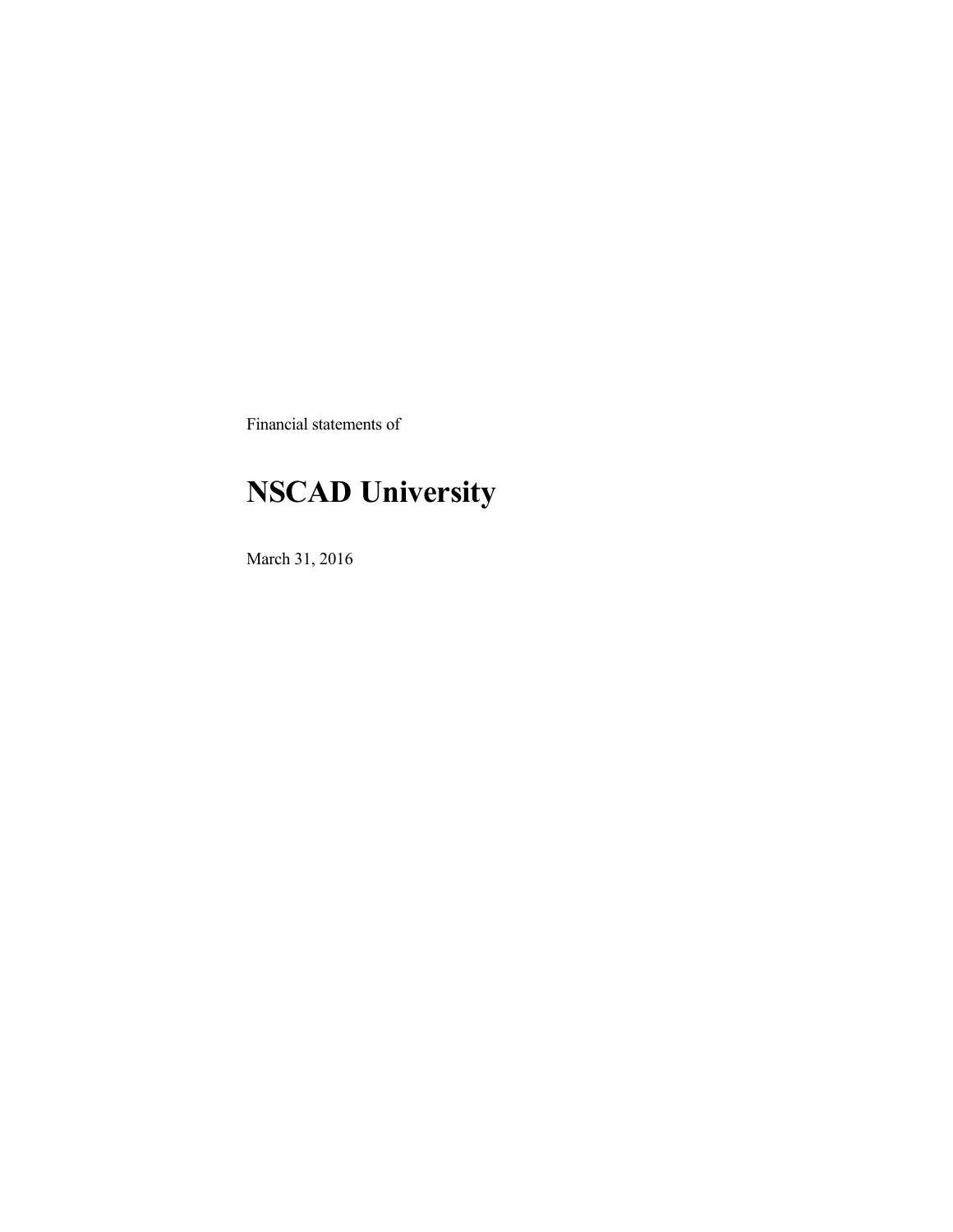March 31, 2016

# Table of contents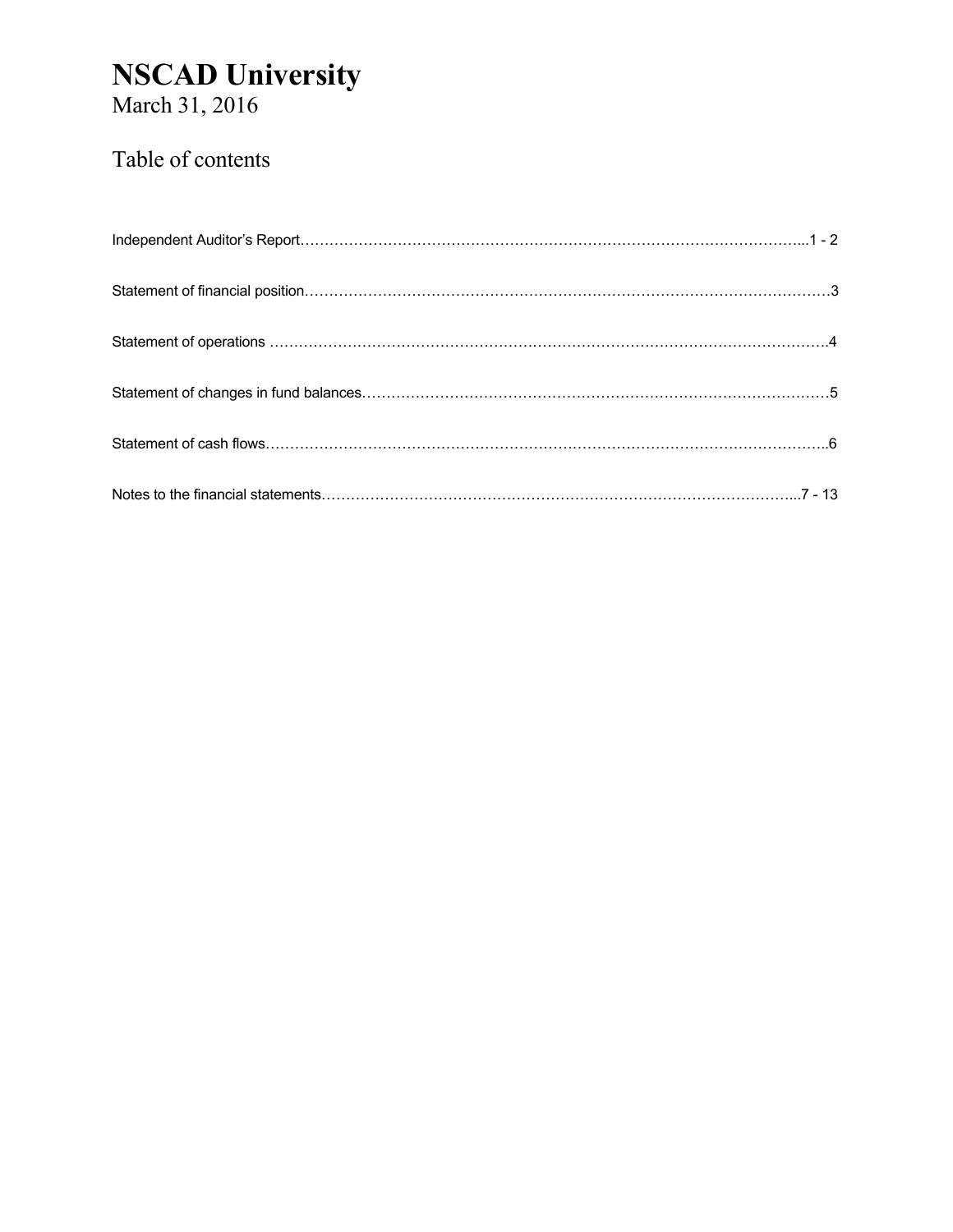# Deloitte.

Deloitte LLP Purdy's Wharf Tower II 1969 Upper Water Street Suite 1500 Halifax NS B3J 3R7 Canada

Tel: 902-422-8541 Fax: 902-423-5820 www.deloitte.ca

## **Independent Auditor's Report**

To the Board of Governors of NSCAD University

We have audited the accompanying financial statements of NSCAD University, which comprise the statement of financial position as at March 31, 2016 and the statements of operations, changes in fund balances and cash flows for the year then ended, and a summary of significant accounting policies and other explanatory information.

#### **Management's Responsibility for the Financial Statements**

Management is responsible for the preparation and fair presentation of these financial statements in accordance with Canadian accounting standards for not-for-profit organizations, and for such internal control as management determines is necessary to enable the preparation of financial statements that are free from material misstatement, whether due to fraud or error.

#### **Auditor's Responsibility**

Our responsibility is to express an opinion on these financial statements based on our audit. We conducted our audit in accordance with Canadian generally accepted auditing standards. Those standards require that we comply with ethical requirements and plan and perform the audit to obtain reasonable assurance about whether the financial statements are free from material misstatement.

An audit involves performing procedures to obtain audit evidence about the amounts and disclosures in the financial statements. The procedures selected depend on the auditor's judgment, including the assessment of the risks of material misstatement of the financial statements, whether due to fraud or error. In making those risk assessments, the auditor considers internal control relevant to the entity's preparation and fair presentation of the financial statements in order to design audit procedures that are appropriate in the circumstances, but not for the purpose of expressing an opinion on the effectiveness of the entity's internal control. An audit also includes evaluating the appropriateness of accounting policies used and the reasonableness of accounting estimates made by management, as well as evaluating the overall presentation of the financial statements.

We believe that the audit evidence we have obtained in our audit is sufficient and appropriate to provide a basis for our audit opinion.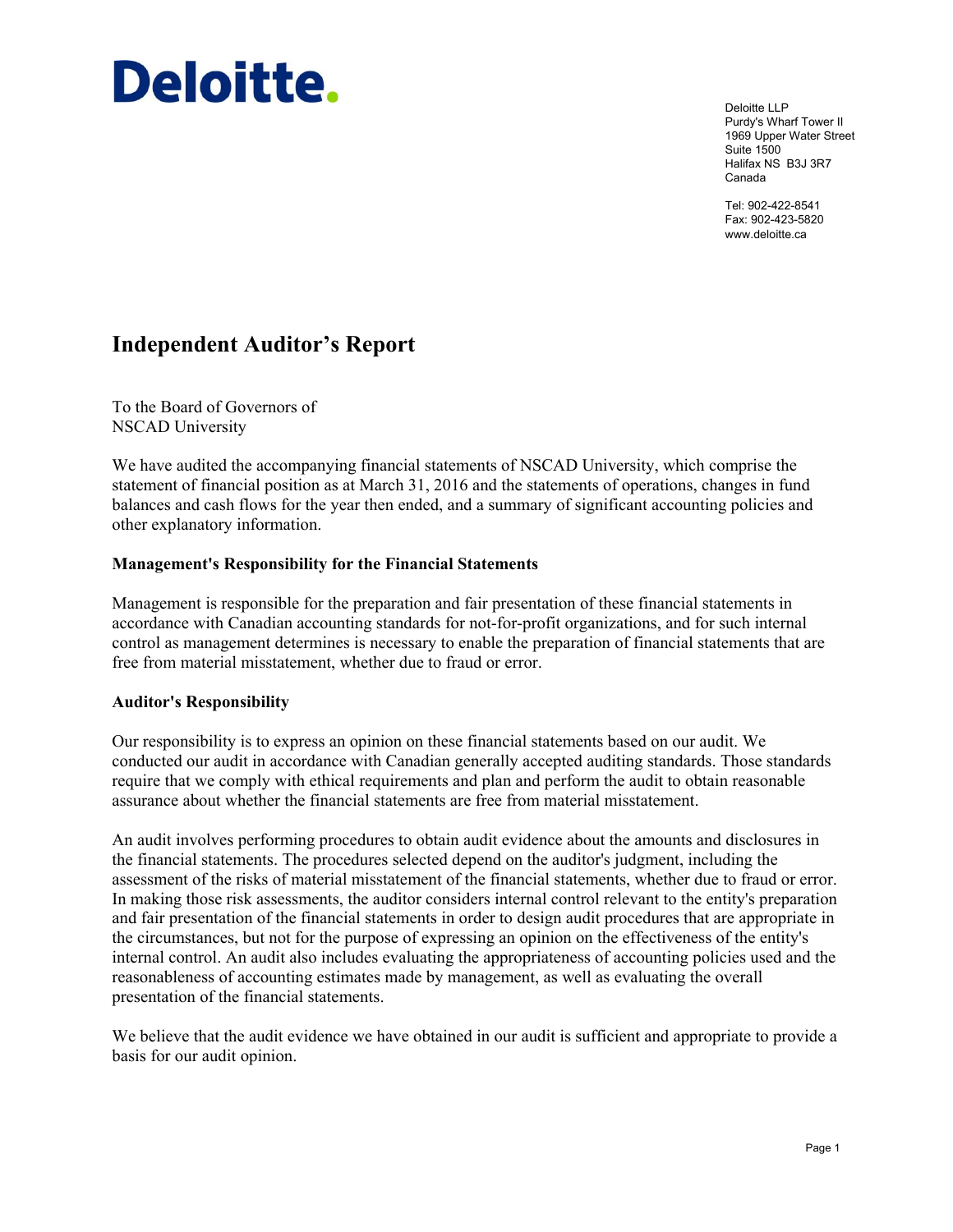#### **Opinion**

In our opinion, the financial statements present fairly, in all material respects, the financial position of NSCAD University as at March 31, 2016, and the results of its operations and its cash flows for the year then ended.

Deloitte LLP

Chartered Accountants June 23, 2016 Halifax, Nova Scotia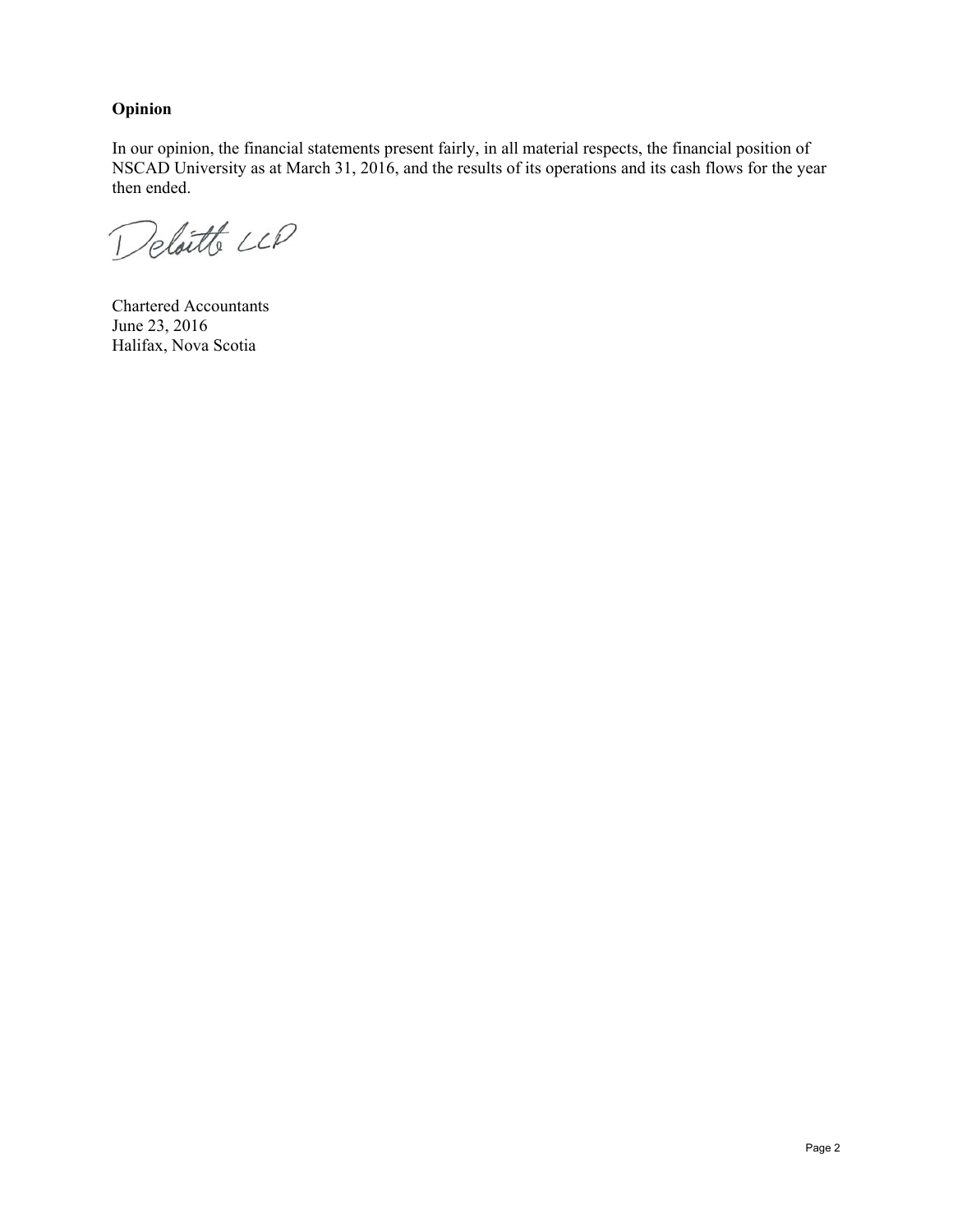Statement of financial position

|                                            |                | Unrestricted          |                          |                       |                          |                     |                                     | Restricted               |            |                   |
|--------------------------------------------|----------------|-----------------------|--------------------------|-----------------------|--------------------------|---------------------|-------------------------------------|--------------------------|------------|-------------------|
|                                            |                |                       |                          |                       |                          |                     | <b>Research and Special Purpose</b> |                          |            |                   |
|                                            |                | <b>Operating fund</b> |                          | <b>Endowment fund</b> |                          | <b>Capital fund</b> |                                     | Fund                     | Total      | Total             |
|                                            |                |                       |                          |                       |                          |                     |                                     |                          |            | 2015              |
|                                            | 2016<br>S.     | 2015<br>- \$          | 2016<br>s.               | 2015<br>s.            | 2016                     | 2015<br>- \$        | 2016<br>\$                          | 2015<br>£.               | 2016<br>\$ | (Restated)<br>. ጽ |
|                                            |                |                       |                          |                       | s.                       |                     |                                     |                          |            |                   |
| <b>Assets</b>                              |                |                       |                          |                       |                          |                     |                                     |                          |            |                   |
| Cash and cash equivalents                  | $\blacksquare$ | 539,521               | $\overline{\phantom{a}}$ | 295,743               |                          |                     |                                     |                          |            | 835,264           |
| Investments (Note 4)                       |                | 4,333,861             | 7,176,631                | 6,772,864             | 2,742,982                | 3,036,194           |                                     |                          | 9,919,613  | 14,142,919        |
| Accounts receivable (Note 5)               | 344,557        | 734,409               |                          |                       |                          |                     |                                     |                          | 344,557    | 734,409           |
| Prepaid expenses (Note 10)                 | 2,145,373      | 2,219,850             |                          |                       |                          |                     |                                     |                          | 2,145,373  | 2,219,850         |
| Inventory                                  | 162,086        | 186,177               |                          |                       |                          |                     |                                     | $\sim$                   | 162,086    | 186,177           |
| Due from operating fund                    |                |                       | 102,949                  | 119,370               |                          |                     | 1,864,645                           | 965,303                  | 1,967,594  | 1,084,673         |
| Due from capital fund                      | 12,444,492     | 6,144,750             | $\overline{\phantom{a}}$ |                       |                          | ٠                   | $\blacksquare$                      | $\overline{\phantom{a}}$ | 12,444,492 | 6,144,750         |
|                                            | 15,096,508     | 14,158,568            | 7,279,580                | 7,187,977             | 2,742,982                | 3,036,194           | 1,864,645                           | 965,303                  | 26,983,715 | 25,348,042        |
|                                            |                |                       |                          |                       |                          |                     |                                     |                          |            |                   |
| Property and equipment (Note 6)            |                |                       |                          |                       |                          |                     |                                     |                          |            |                   |
| Land                                       |                |                       |                          |                       | 4,402,490                | 4,402,490           |                                     |                          | 4,402,490  | 4,402,490         |
| Building                                   |                |                       |                          |                       | 18,277,256               | 17,988,016          |                                     |                          | 18,277,256 | 17,988,016        |
| Equipment                                  |                |                       |                          |                       | 5,050,121                | 5,123,212           |                                     |                          | 5,050,121  | 5,123,212         |
| Computer hardware                          |                |                       |                          |                       | 1,301,237                | 1,268,079           |                                     |                          | 1,301,237  | 1,268,079         |
| Computer software                          |                |                       |                          |                       | 765,073                  | 724,667             |                                     |                          | 765,073    | 724,667           |
| Leasehold improvements                     |                |                       |                          |                       | 12,895,272               | 12,856,325          |                                     |                          | 12,895,272 | 12,856,325        |
|                                            |                |                       | ÷.                       |                       | 42,691,449               | 42,362,789          | $\blacksquare$                      | $\sim$                   | 42,691,449 | 42,362,789        |
| Less: Accumulated amortization (Note 6)    |                |                       | $\blacksquare$           |                       | 13,911,968               | 12,807,123          | $\overline{\phantom{a}}$            |                          | 13,911,968 | 12,807,123        |
|                                            | $\blacksquare$ | ٠                     | $\blacksquare$           |                       | 28,779,481               | 29,555,666          | $\overline{\phantom{a}}$            | $\sim$                   | 28,779,481 | 29,555,666        |
|                                            | 15,096,508     | 14,158,568            | 7,279,580                | 7,187,977             | 31,522,463               | 32,591,860          | 1,864,645                           | 965,303                  | 55,763,196 | 54,903,708        |
|                                            |                |                       |                          |                       |                          |                     |                                     |                          |            |                   |
| Liabilities and fund balances              |                |                       |                          |                       |                          |                     |                                     |                          |            |                   |
| Bank indebtedness (Note 7)                 | 449,777        |                       |                          |                       | 1,640,000                | 7,124,977           |                                     |                          | 2,089,777  | 7,124,977         |
| Accounts payable and accrued liabilities   | 1,158,434      | 1,845,212             |                          |                       | $\overline{\phantom{a}}$ | ٠.                  |                                     |                          | 1,158,434  | 1,845,212         |
| Deferred revenue                           | 685,675        | 700,668               | 182,660                  | 174,227               | 3,048,347                | 3,358,583           | 768,645                             | 965,303                  | 4,685,327  | 5,198,781         |
| Deferred capital contribution (Note 8)     |                |                       |                          |                       | 8,301,931                | 8,598,871           |                                     |                          | 8,301,931  | 8,598,871         |
| Due to operating fund                      |                |                       |                          |                       | 12,444,492               | 6,144,750           |                                     |                          | 12,444,492 | 6,144,750         |
| Due to endowment fund                      | 102,949        | 119,370               |                          |                       |                          |                     |                                     |                          | 102,949    | 119,370           |
| Due to Research and Special Purpose Fund   | 1,864,645      | 965,303               |                          |                       |                          |                     |                                     | $\overline{\phantom{a}}$ | 1,864,645  | 965,303           |
| Current portion of long-term debt (Note 7) |                |                       |                          |                       | 777,319                  | 742,506             |                                     | $\sim$                   | 777,319    | 742,506           |
|                                            | 4,261,480      | 3,630,553             | 182,660                  | 174,227               | 26,212,089               | 25,969,687          | 768,645                             | 965,303                  | 31,424,874 | 30,739,770        |
| Long-term debt (Note 7)                    |                |                       |                          |                       | 4,675,468                | 5,452,786           |                                     |                          | 4,675,468  | 5,452,786         |
|                                            | 4,261,480      | 3,630,553             | 182,660                  | 174,227               | 30,887,557               | 31,422,473          | 768,645                             | 965,303                  | 36,100,342 | 36,192,556        |
| Fund balances                              | 10,835,028     | 10,528,015            | 7,096,920                | 7,013,750             | 634,906                  | 1,169,387           | 1,096,000                           |                          | 19,662,854 | 18,711,152        |
|                                            | 15,096,508     | 14,158,568            | 7,279,580                | 7,187,977             | 31,522,463               | 32,591,860          | 1,864,645                           | 965,303                  | 55,763,196 | 54,903,708        |

Commitments (Note 10)

Approved by the Board

\_\_\_\_\_\_\_\_\_\_\_\_\_\_\_\_\_\_\_\_\_\_\_\_\_\_\_\_\_\_\_\_\_\_\_Governor

\_\_\_\_\_\_\_\_\_\_\_\_\_\_\_\_\_\_\_\_\_\_\_\_\_\_\_\_\_\_\_\_\_\_\_Governor

The accompanying notes to the financial statement are an integral part of this financial statement.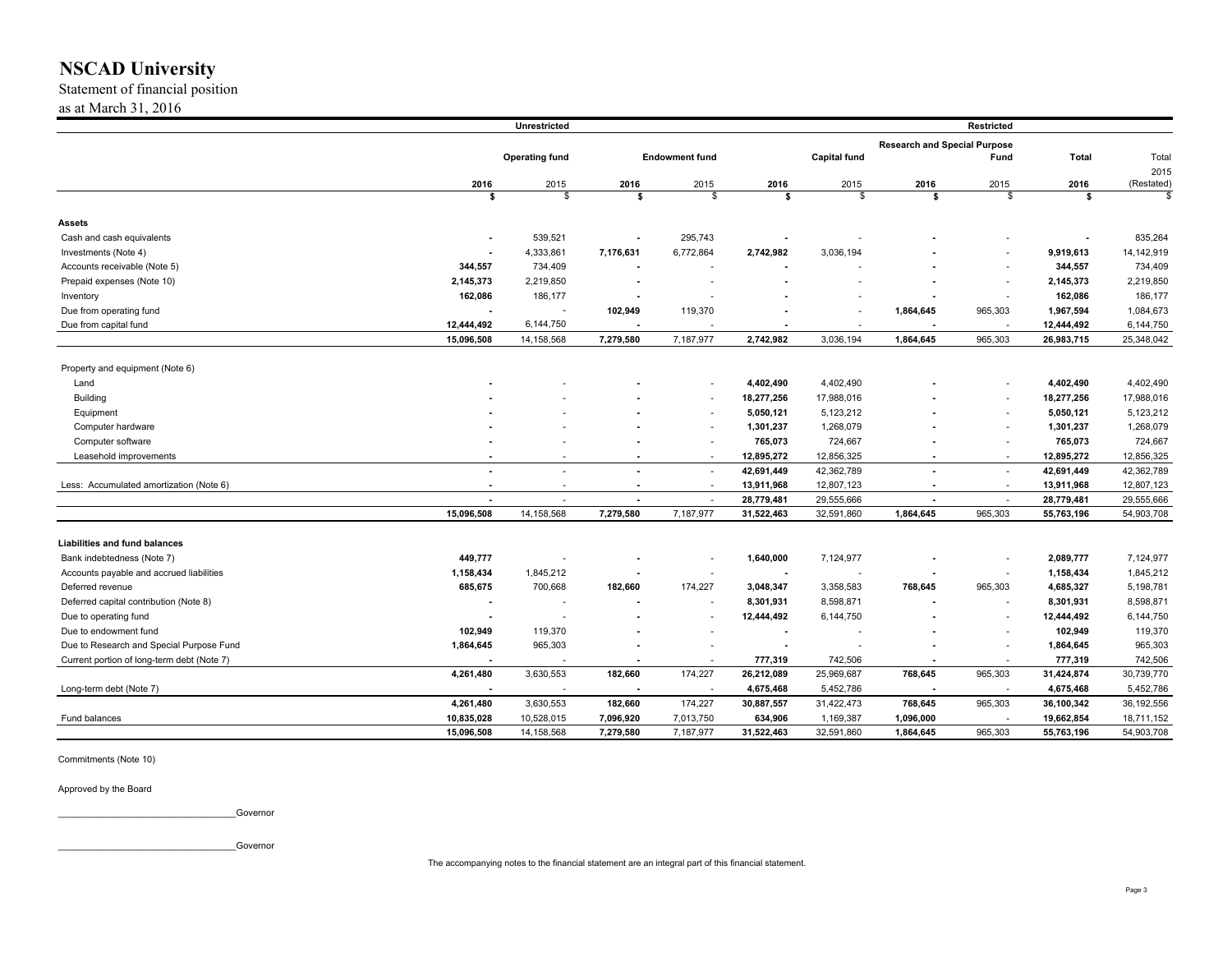Statement of operations

year ended March 31, 2016

|                                        | <b>Unrestricted</b> |           |            | <b>Restricted</b>           |              |               |
|----------------------------------------|---------------------|-----------|------------|-----------------------------|--------------|---------------|
|                                        |                     |           |            | <b>Research and Special</b> |              |               |
|                                        | Operating           | Endowment | Capital    | <b>Purpose Fund</b>         | <b>Total</b> | Total<br>2015 |
|                                        | 2016                | 2016      | 2016       | 2016                        | 2016         | (Restated)    |
|                                        | \$                  | \$        | \$         | \$                          | \$           | \$.           |
| <b>Revenues</b>                        |                     |           |            |                             |              |               |
| Government grants                      |                     |           |            |                             |              |               |
| Unrestricted                           | 8,697,066           |           |            |                             | 8,697,066    | 8,505,793     |
| Restricted                             | 1,919,000           | 133,726   | 324,404    |                             | 2,377,130    | 2,241,986     |
| Student academic fees                  | 5,768,544           |           |            |                             | 5,768,544    | 6,103,816     |
| Other government grants                | 89,248              |           |            | 130,288                     | 219,536      | 920,240       |
| Contributions received                 | 33,600              | 180,207   | 345,961    | 192,068                     | 751,836      | 790,581       |
| Ancillary enterprises                  | 680,180             |           |            |                             | 680,180      | 749,233       |
| Rent                                   | 546,755             |           |            |                             | 546,755      | 525,602       |
| Research grants                        |                     |           |            | 385,335                     | 385,335      | 345,821       |
| Unrealized (loss) gain on investments  |                     | (67, 341) |            |                             | (67, 341)    | 232,448       |
| Investment income                      | 32,567              | 169,339   |            |                             | 201,906      | 201,858       |
| Miscellaneous                          | 119,598             |           |            | 18,445                      | 138,043      | 188,121       |
|                                        | 17,886,558          | 415,931   | 670,365    | 726,136                     | 19,698,990   | 20,805,499    |
| <b>Expenses</b>                        |                     |           |            |                             |              |               |
| Academic                               |                     |           |            |                             |              |               |
| Salaries                               | 8,324,254           |           |            |                             | 8,324,254    | 8,773,586     |
| Operating                              | 452,384             |           |            | 67,091                      | 519,475      | 500,121       |
| Facilities operation                   | 2,480,824           |           |            | 1,563                       | 2,482,387    | 2,519,441     |
| Administration                         | 2,337,928           |           |            | 146,359                     | 2,484,287    | 2,464,199     |
| Service departments                    | 1,536,013           |           |            | 125,788                     | 1,661,801    | 1,604,197     |
| Amortization of property and equipment |                     |           | 1,204,846  |                             | 1,204,846    | 1,171,446     |
| Ancillary enterprises                  | 724,959             |           |            |                             | 724,959      | 843,862       |
| Interest                               | 473,395             |           |            |                             | 473,395      | 594,915       |
| Research expenditures                  |                     |           |            | 385,335                     | 385,335      | 345,821       |
| Scholarships                           |                     | 332,761   |            |                             | 332,761      | 315,079       |
| Rent                                   | 153,788             |           |            |                             | 153,788      | 69,734        |
|                                        | 16,483,545          | 332,761   | 1,204,846  | 726,136                     | 18,747,288   | 19,202,401    |
|                                        |                     |           |            |                             |              |               |
| Excess (deficiency) of revenue         |                     |           |            |                             |              |               |
| over expenses                          | 1,403,013           | 83,170    | (534, 481) |                             | 951,702      | 1,603,098     |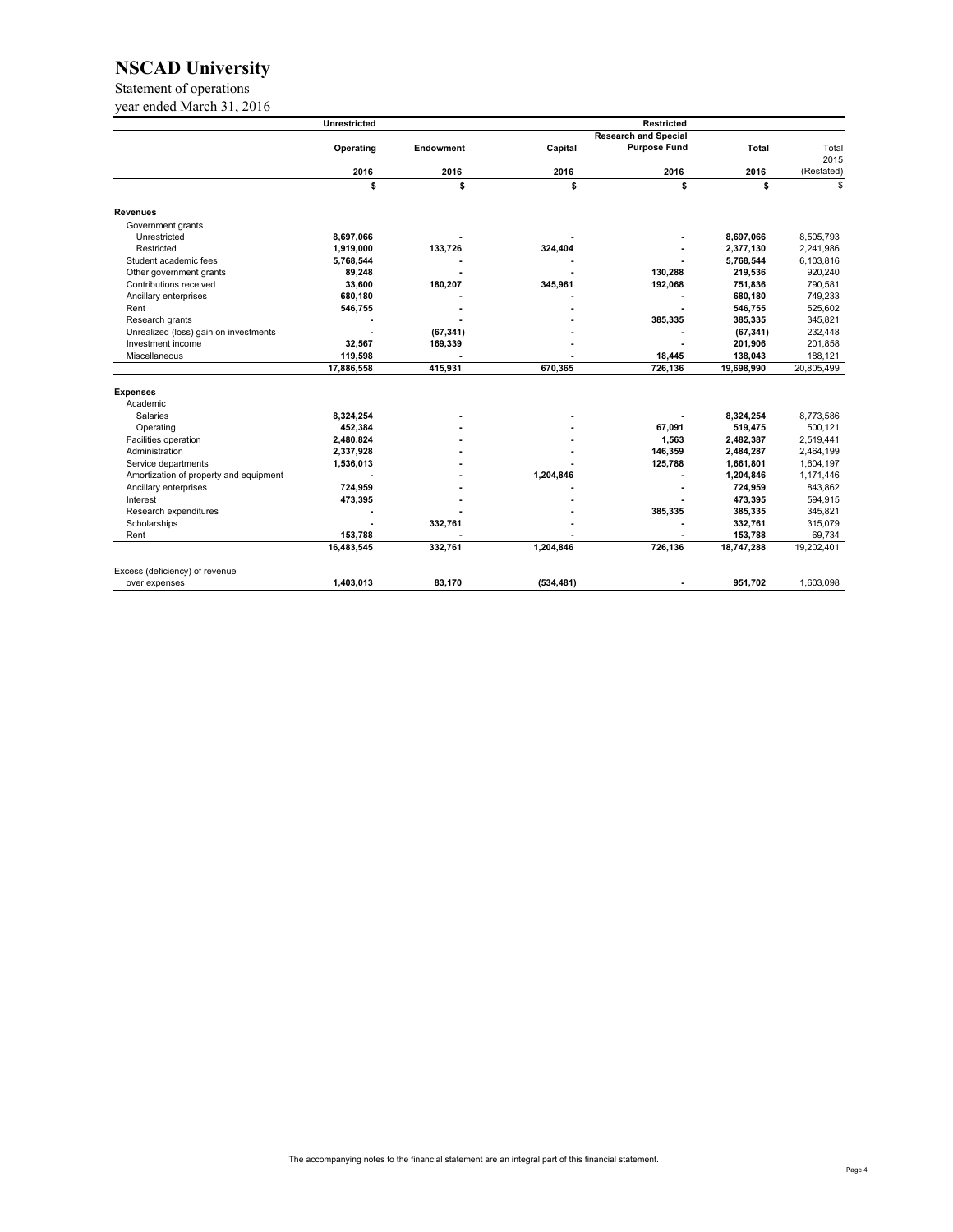## Statement of changes in fund balances

year ended March 31, 2016

|                                          | <b>Unrestricted</b> |           |            | <b>Restricted</b>                                     |            |
|------------------------------------------|---------------------|-----------|------------|-------------------------------------------------------|------------|
|                                          | Operating           | Endowment | Capital    | <b>Research and</b><br><b>Special Purpose</b><br>Fund | Total      |
|                                          | \$                  | \$        | \$         | \$                                                    | \$         |
| Fund balances, March 31, 2014 (Restated) | 8,735,257           | 6,593,826 | 1,667,824  |                                                       | 16,996,907 |
| Excess (deficiency) of                   |                     |           |            |                                                       |            |
| revenue over expenses (Restated)         | 1,792,758           | 308,777   | (498, 437) |                                                       | 1,603,098  |
| Capital contributions to                 |                     |           |            |                                                       |            |
| endowment fund                           |                     | 111,147   |            |                                                       | 111,147    |
| Change in fund balances                  | 1,792,758           | 419,924   | (498, 437) |                                                       | 1,714,245  |
| Fund balances, March 31, 2015 (Restated) | 10,528,015          | 7,013,750 | 1,169,387  |                                                       | 18,711,152 |
| Excess (deficiency) of                   |                     |           |            |                                                       |            |
| revenue over expenses                    | 1,403,013           | 83,170    | (534, 481) |                                                       | 951,702    |
| Change in fund balances                  | 1,403,013           | 83,170    | (534, 481) | ٠                                                     | 951,702    |
| Appropriations                           | (1,096,000)         | ٠         |            | 1,096,000                                             |            |
| Fund balances, March 31, 2016            | 10,835,028          | 7,096,920 | 634,906    | 1,096,000                                             | 19,662,854 |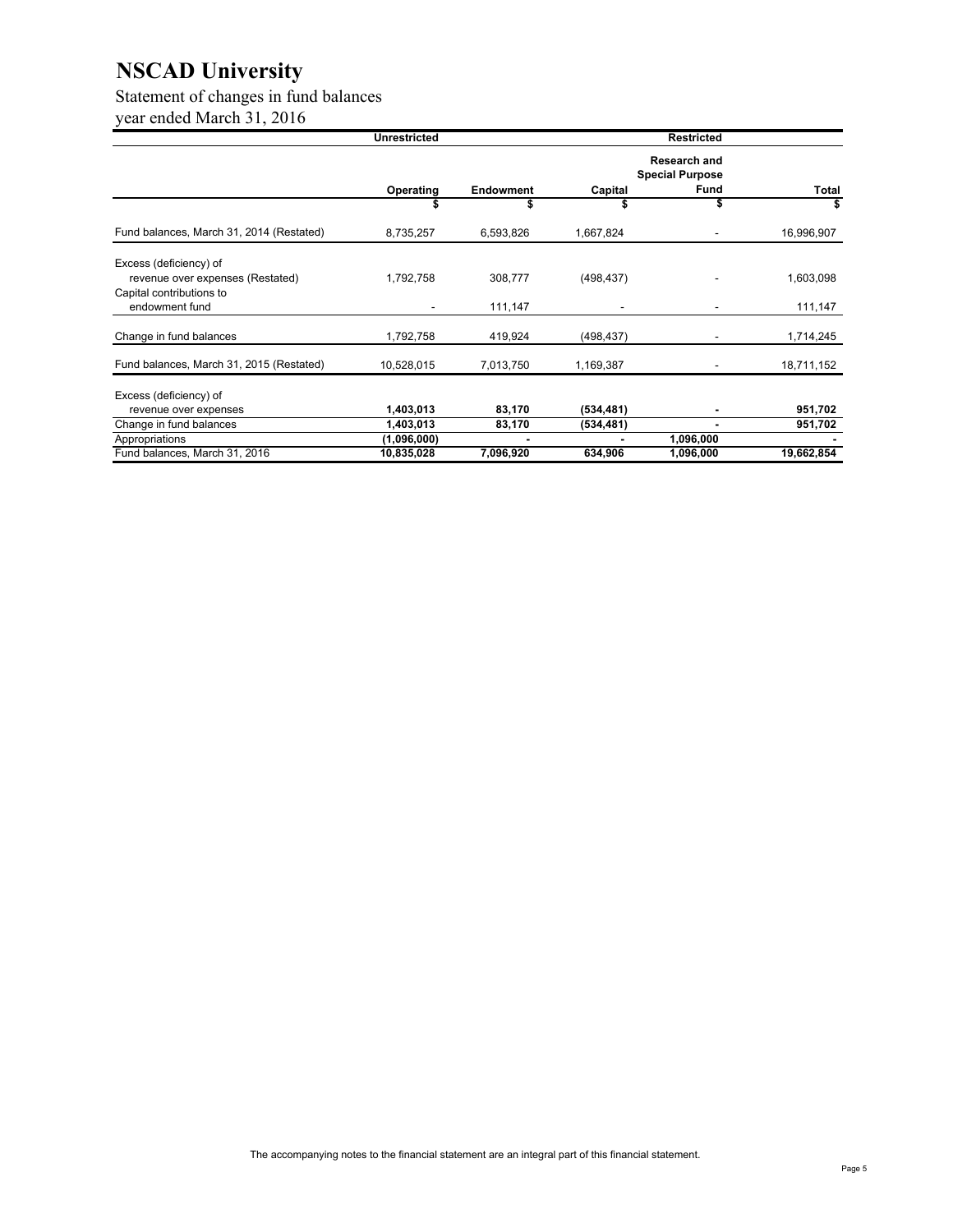### Statement of cash flows

year ended March 31, 2016

|                                                            |               | 2015        |
|------------------------------------------------------------|---------------|-------------|
|                                                            | 2016          | (Restated)  |
|                                                            | \$            | \$          |
| <b>Operating activities</b>                                |               |             |
| Excess of revenue over expenses                            | 951,702       | 1,603,098   |
| Items not affecting cash                                   |               |             |
| Amortization of property and equipment                     | 1,204,846     | 1,171,446   |
| Amortization of deferred capital grants and                |               |             |
| deferred capital contributions                             | (670, 365)    | (673,009)   |
| Unrealized gain on endowment investments                   | 67,341        | (232, 448)  |
| Changes in non-cash working capital items (Note 13)        | (401, 576)    | (677, 827)  |
|                                                            | 1,151,948     | 1,191,260   |
|                                                            |               |             |
| <b>Investing activities</b>                                |               |             |
| Purchase of property and equipment                         | (428, 661)    | (546, 167)  |
| Capital contributions - endowment fund                     |               | 111,147     |
| Appropriations - Research and Special Purpose Fund         |               | 1,096,000   |
| Net change in endowment investments                        | (471, 108)    | (77, 249)   |
| Capital grants and deferred capital contributions received | 63,189        | 3,309,301   |
| Net change in restricted capital investments               | 293,212       | (3,036,194) |
|                                                            | (543, 368)    | 856,838     |
| <b>Financing activity</b>                                  |               |             |
| Mortgage and lease principal payments                      |               |             |
| and change in capital fund bank indebtedness               | (6, 227, 482) | (2,731,583) |
|                                                            | (6,227,482)   | (2,731,583) |
|                                                            |               |             |
| Net decrease in cash                                       |               |             |
| and operational investments                                | (5,618,902)   | (683, 485)  |
| Cash and operating fund investments,                       |               |             |
| beginning of year                                          | 5,169,125     | 5,852,610   |
|                                                            |               |             |
| Cash and operating fund investments,                       |               | 5,169,125   |
| end of year                                                | (449, 777)    |             |
| Cash and operating fund investments are comprised of:      |               |             |
| Cash and cash equivalents                                  |               | 835,264     |
| Operating fund bank indebtedness (Note 7)                  | (449, 777)    |             |
| Operating fund investments                                 |               | 4,333,861   |
|                                                            | (449, 777)    | 5,169,125   |
|                                                            |               |             |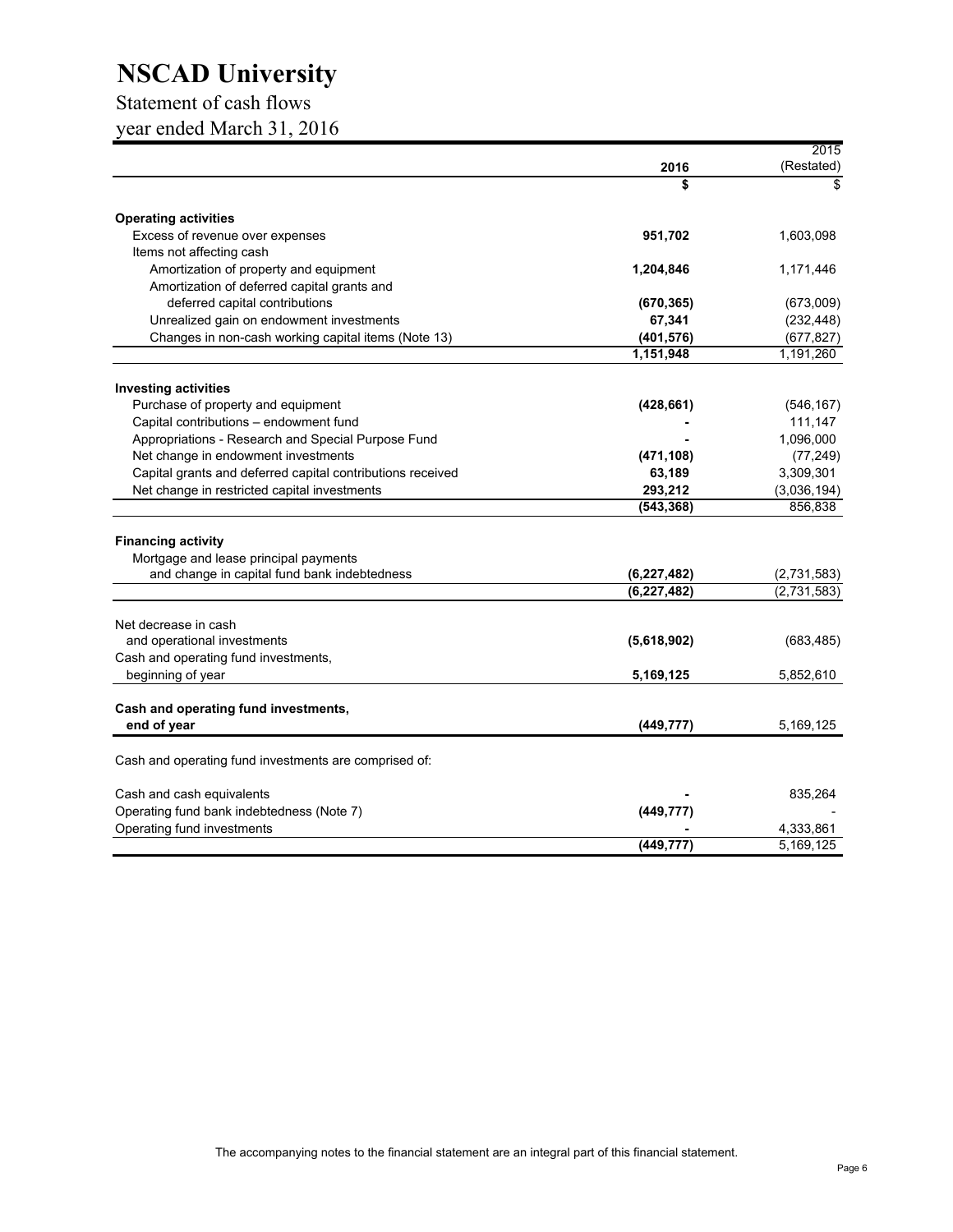#### **1. The University**

Nova Scotia College of Art and Design, operating as NSCAD University (the "University"), is located in Halifax and offers degrees in fine arts and design both at undergraduate and graduate levels. The University receives its principal funding from the Province of Nova Scotia through recommendations of the Nova Scotia Council on Higher Education. The University is a registered charity and, as such, is exempt from payment of income taxes.

#### **2. Prior period adjustment**

During the year ended March 31, 2016, the University determined that it had incorrectly over-accrued rental expense. The University has recorded an adjustment to correct this prior period estimate and has restated the fiscal 2015 financial statements by increasing the opening fund balance of the Unrestricted Fund as at March 31, 2014 by \$951,668, decreasing rental expense and increasing the excess of revenue over expenses for the period ended March 31, 2015 by \$145,000 and decreasing accrued liabilities for the period by \$1,096,668. The resulting increase in the ending fund balance of the Unrestricted Fund as at March 31, 2016 has been set aside as a special purpose appropriation in the Research and Special Purpose Fund.

#### **3. Significant accounting policies**

The financial statements are prepared in accordance with Canadian generally accepted accounting principles using Canadian accounting standards for not-for-profit organizations in Part III of the Chartered Professional Accountants of Canada Handbook.

#### *Fund accounting*

The University maintains its accounts in accordance with the fund accounting method in order to ensure observance of restrictions, if any, placed on the resources made available to it.

The unrestricted Operating Fund accounts for those resources over which the University's Board of Governors has sole authority and which are expendable for any purpose in the fulfillment of the University's objectives.

The restricted funds, consisting of the Endowment Fund, the Capital Fund and the Research and Special Purpose Fund, account for those resources made available to the University by outside organizations and individuals, by way of grants, service contracts or gifts. These resources, although expendable in the course of normal operations, are restricted as to use by the outside party. These restricted funds also include expendable amounts restricted as to use by action of the University's Board of Governors.

The financial statements of the University are prepared using the deferral method with the multi-column format. The deferral method, which introduces the concept of deferring restricted revenues to future accounting periods, is a process of matching the restricted revenues with the related expenses regardless of when the revenues are received. Restricted revenues are recognized as revenue in the same accounting period as related expenses. Those restricted revenues for which the related expenses have not been incurred are reported as deferred income on the University's statement of financial position.

#### *Financial instruments*

Financial assets and financial liabilities are initially recognized at fair value and subsequently measured at amortized cost, except for investments that are quoted in an active market, which are measured at fair value. Changes in fair value are recognized in the statement of operations.

Financial assets measured at amortized cost include cash, accounts receivable and due from capital/operating/research and special purpose funds.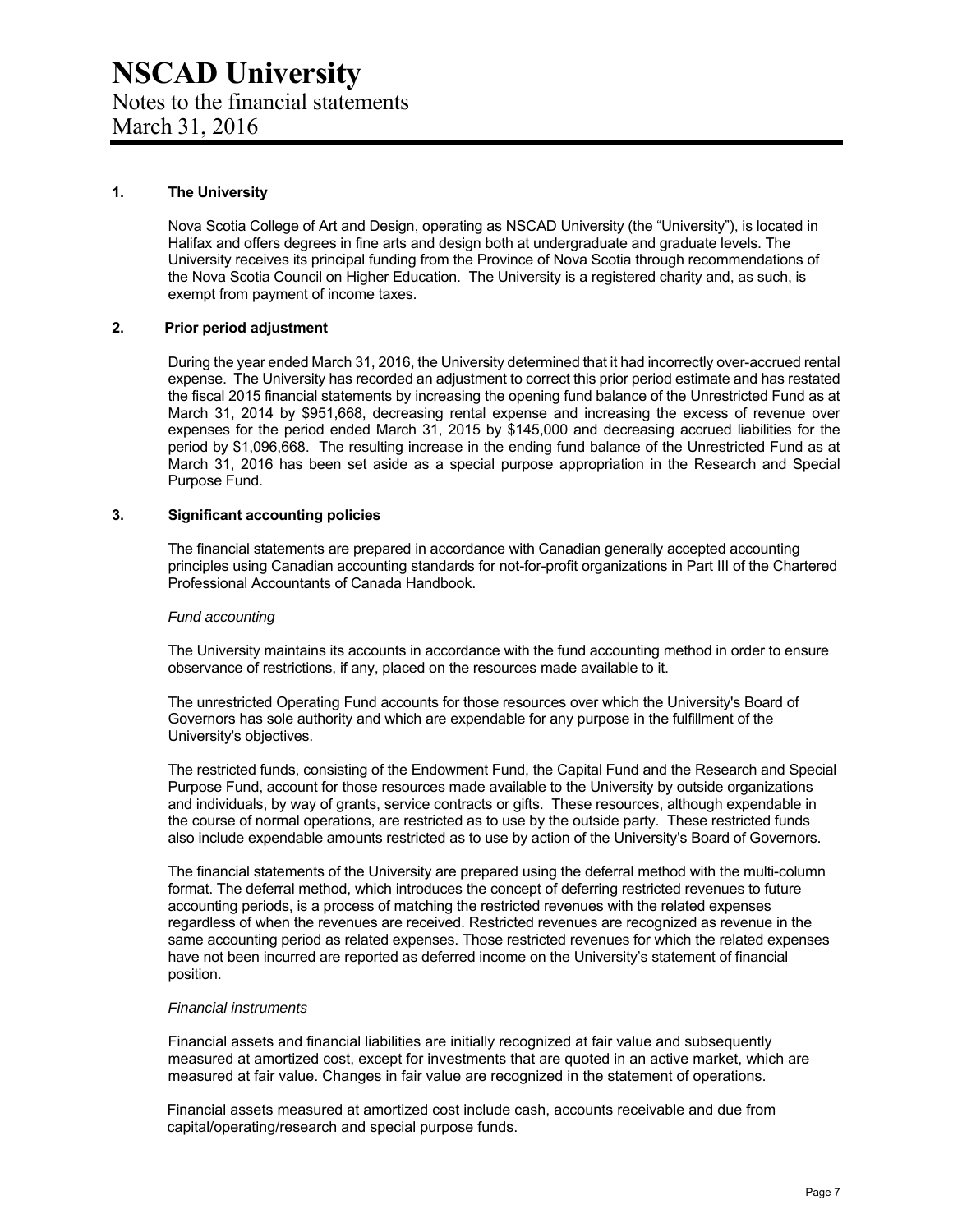#### **3. Significant accounting policies (continued)**

Financial liabilities measured at amortized cost include bank indebtedness, accounts payable and accrued liabilities, long-term debt and due to operating/endowment/research and special purpose funds.

#### *Interest rate swap and hedge accounting*

Certain derivative financial instruments held by the University are eligible for hedge accounting. To be eligible for hedge accounting, an instrument must meet certain criteria with respect to identification, designation and documentation. In addition, the critical terms of the derivative financial instrument must match the specific terms and conditions of the hedged item. The fair value of derivative instruments eligible and qualifying for hedge accounting is generally not recognized on the consolidated balance sheet. Gains and losses on such instruments are recognized in earnings in the same period as those of the hedged item.

The University has entered into an interest rate swap agreement with a chartered bank to reduce interest rate exposure associated with its long-term debt (the mortgage). The agreement has the effect of converting the floating rate of interest to a fixed rate. The University does not use derivative financial instruments for trading or speculative purposes.

The University designated the interest rate swap as a cash flow hedge as at March 31, 2015 of a specifically identified debt instrument (the mortgage). The swap agreement is an effective hedge, both at maturity and over the term of the agreement since the term to maturity, the notional principal amount and the interest rate of the swap agreement all match the terms of the mortgage being hedged. The payments associated with the interest rate swap are recorded as interest expense.

In the event that the interest rate swap agreement is terminated or ceases to be effective in part or in whole prior to maturity any associated realized or unrealized gain or loss is recognized in income. In the event that the designated mortgage is extinguished or matures prior to the termination of the related interest rate swap agreement any realized or unrealized gain or loss is recognized in income.

#### *Cash*

Cash is comprised of cash and deposits and overdraft positions with financial institutions.

#### *Investments*

Investments include marketable securities, all of which are recorded at fair value, determined using closing price quotations in an active market. Settlement date accounting is used.

#### *Inventory*

Inventory consists of merchandise and supplies held for resale and are valued at the lower of cost and net realizable value. Cost is determined on a first in first out basis. Administrative and program supplies and library periodicals are not inventoried.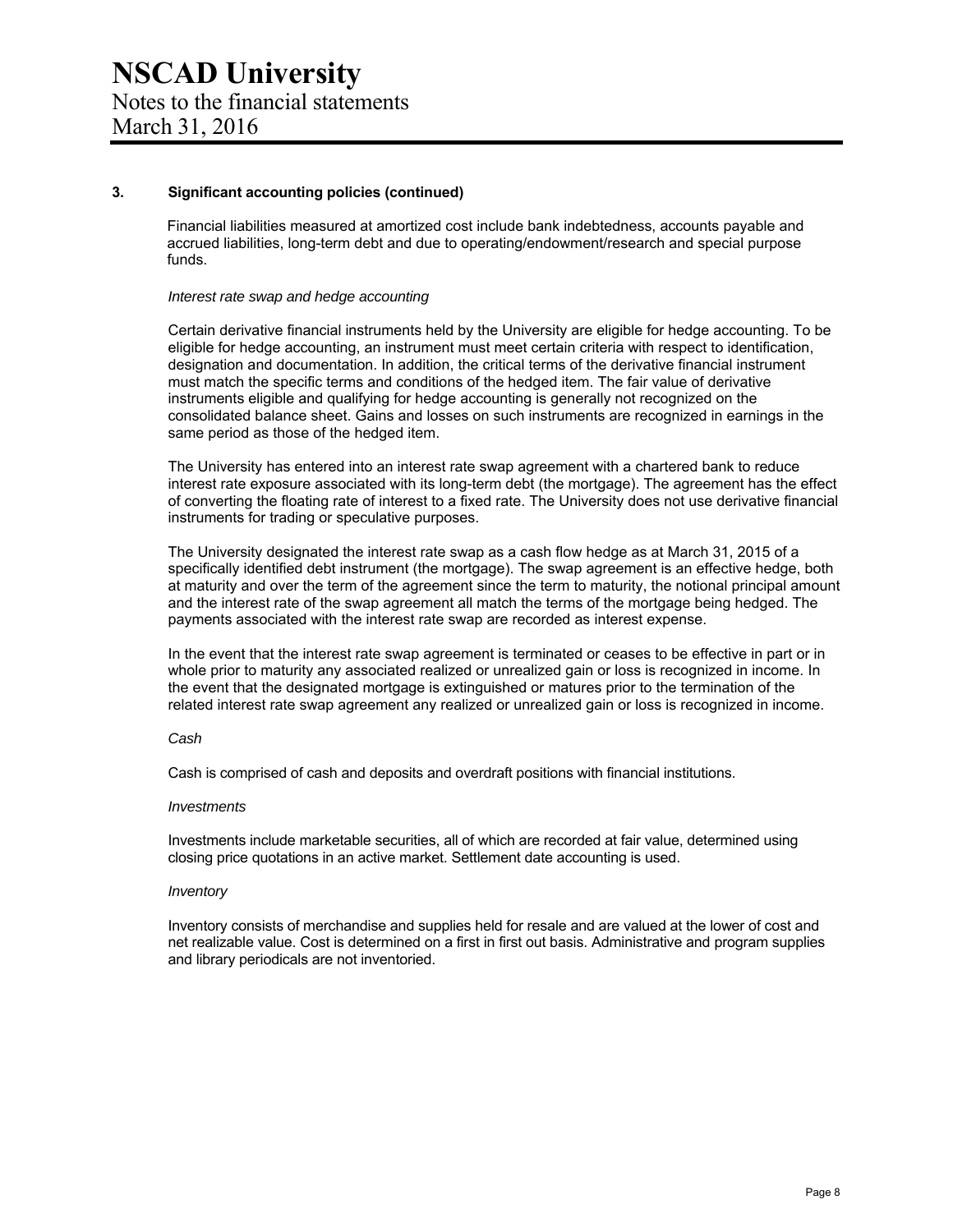#### **3. Significant accounting policies (continued)**

#### *Property and equipment*

Property and equipment are stated at cost in the Capital Fund.

Library book additions are not capitalized to the capital asset accounts.

Amortization is computed by the straight-line method over the estimated useful asset lives at the following rates:

| <b>Building</b>        | $2\%$         |
|------------------------|---------------|
| Equipment              | 10%           |
| Computer hardware      | 25%           |
| Computer software      | 20%           |
| Leasehold improvements | Term of lease |

#### *Impairment of long-lived assets*

Long-lived assets are tested for recoverability whenever events or changes in circumstances indicate that their carrying amount may not be recoverable. An impairment loss is recognized when their carrying value exceeds the total undiscounted cash flows expected from their use and eventual disposition. The amount of the impairment loss is determined as the excess of the carrying value of the asset over its fair value.

#### *Collection*

The University's permanent collections of Historic Art (a portion of it is now on indefinite loan to the Art Gallery of Nova Scotia) and library books were not formed for commercial purposes and are not considered realizable assets. The value of these assets are not reflected in these financial statements.

#### *Revenue recognition*

The University follows the deferral method of accounting for revenue. Student academic fees and ancillary revenue are recognized when the services are provided or the goods are sold and collectability is reasonably assured. Rent revenue is recognized over the term of the lease as it becomes due and investment income is recognized when the University's right to receive payment has been established. Funding for expenditures is deferred and recognized as revenue in the year in which the related expenditure is incurred. Funding received for property and equipment is deferred and recognized as revenue on the same basis as the acquired property and equipment are amortized.

#### *Use of accounting estimates*

The preparation of the financial statements in accordance with Canadian accounting standards for notfor-profit organizations requires management to make estimates and assumptions that affect the reported assets and liabilities and disclosure of contingent assets and liabilities at the balance sheet date, as well as revenue and expenses for the period then ended. Actual results could differ from those estimates. Significant accounts most subject to judgement and estimation include the amortization periods for property and equipment, allowance for doubtful accounts, deferred revenue, deferred capital contributions and accounts payable and accrued liabilities.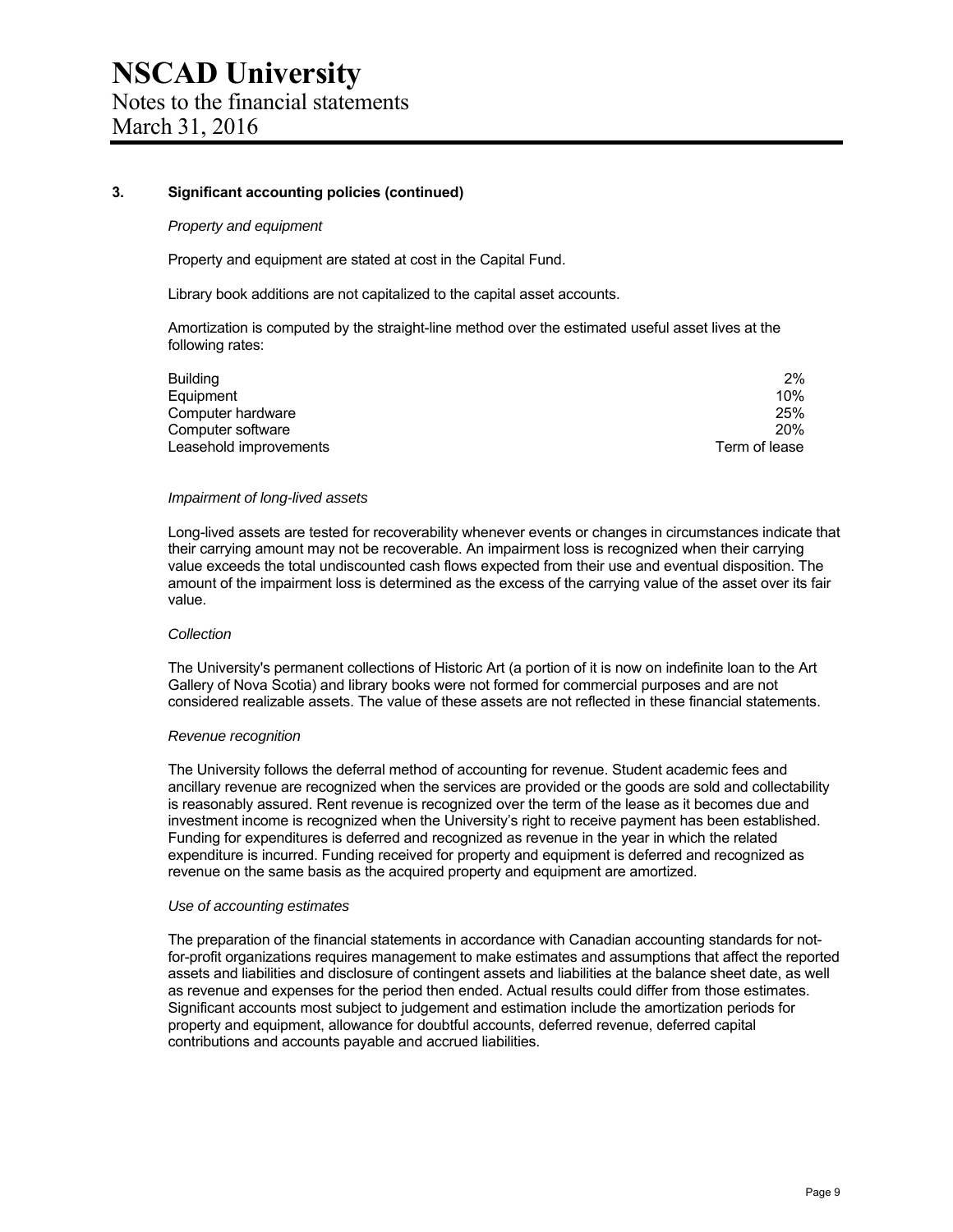#### **4. Investments**

The market value of all investments in the Endowment Fund at March 31, 2016 was \$7,176,631 (2015 - \$6,772,864). The cost of all investments in the Endowment Fund at March 31, 2016 was \$6,401,143 (2015 - \$6,070,501). The investments in the Endowment Fund are comprised of \$3,523,941 in fixed income investments and \$3,652,690 in equity investments (2015 - \$3,277,803 and \$3,495,061 respectively).

#### **5. Accounts receivable**

|                                       | 2016       | 2015       |
|---------------------------------------|------------|------------|
|                                       | \$         |            |
| Student tuition and fees              | 98,274     | 155,730    |
| Student accounts deemed uncollectible | 222,205    | 218,296    |
| Trade and other receivables           | 332,926    | 571,910    |
| <b>HST</b>                            | 35,092     | 92,213     |
|                                       | 688,497    | 1,038,149  |
| Less: allowance for doubtful accounts | (343, 940) | (303, 740) |
|                                       | 344,557    | 734,409    |

The allowance for doubtful accounts is made up of \$48,395 for student tuition and fees, \$222,205 for student accounts deemed uncollectible and \$73,340 for trade and other receivables (2015 - \$64,775, \$218,296 and \$20,669 respectively).

#### **6. Property and equipment**

|                        |            | 2016         |             | 2015         |
|------------------------|------------|--------------|-------------|--------------|
|                        |            | Accumulated  |             | Accumulated  |
|                        | Cost       | amortization | Cost        | amortization |
|                        | \$         | \$           | \$          | \$           |
| Land                   | 4,402,490  |              | 4,402,490   |              |
| <b>Buildings</b>       | 18,277,256 | 4,696,270    | 17,988,016  | 4,349,650    |
| Equipment              | 5,050,121  | 4,186,446    | 5, 123, 212 | 4,080,709    |
| Computer hardware      | 1,301,237  | 1,151,764    | 1,268,079   | 1,015,465    |
| Computer software      | 765,073    | 747,456      | 724,667     | 658,582      |
| Leasehold improvements | 12,895,272 | 3,130,032    | 12,856,325  | 2,702,717    |
|                        | 42,691,449 | 13,911,968   | 42,362,789  | 12,807,123   |
| Less:accumulated       |            |              |             |              |
| amortization           | 13,911,968 | ۰            | 12,807,123  |              |
| Net book value         | 28,779,481 |              | 29,555,666  |              |

Insurance on a replacement cost basis is carried on the building and contents of the University in the amount of \$87,752,565 (2015 - \$85,909,147).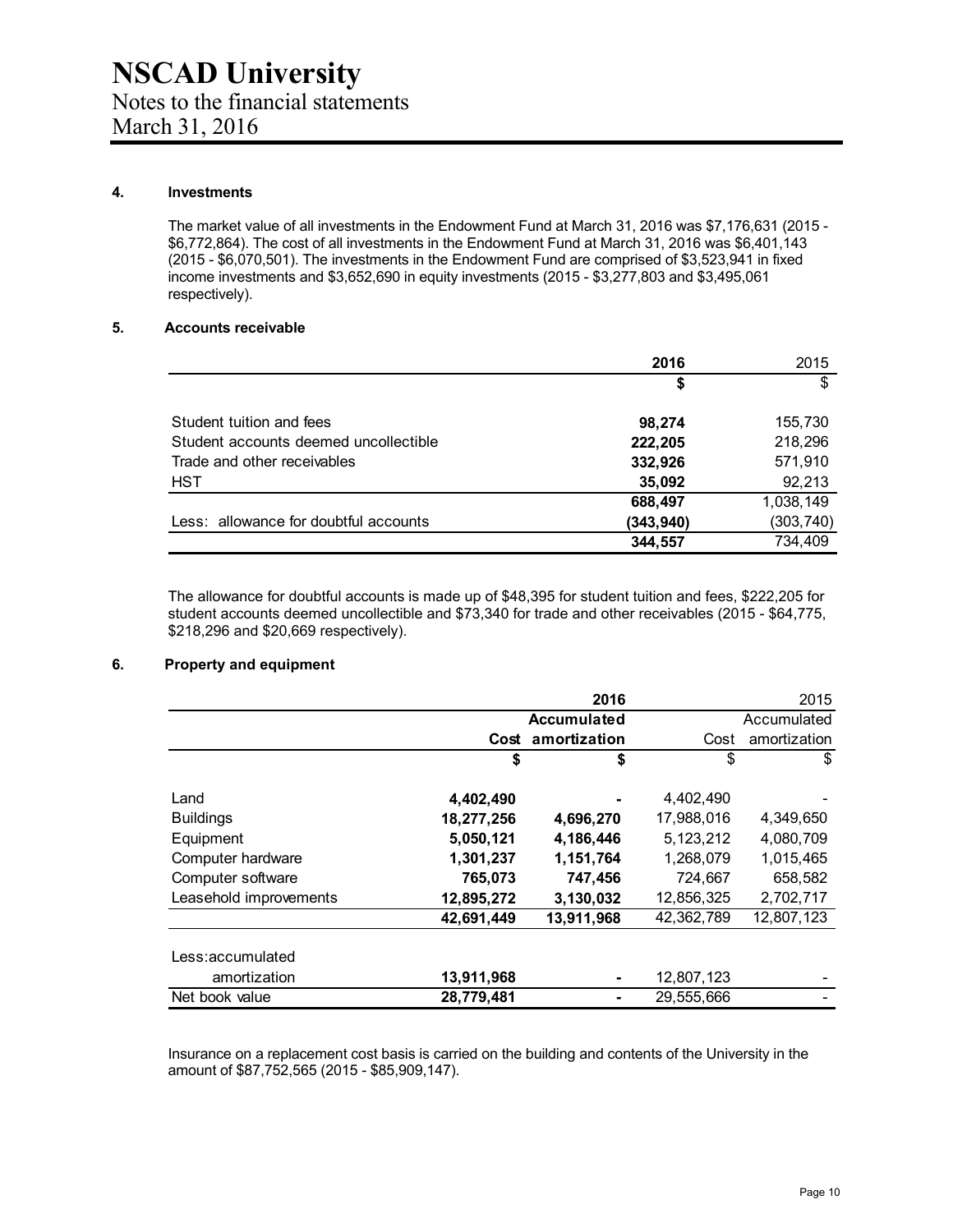#### **7. Bank indebtedness and long-term debt**

#### *Bank indebtedness*

On April 6, 2015, the University renegotiated the terms of its \$10 million non-revolving demand loan payable (2015 - \$7,124,977) and converted it to a reducing revolving term credit facility with an opening authorized amount of \$7,875,000. The authorized amount was reduced by \$125,000 on June 30, 2015 and \$250,000 semi-annually thereafter.

|                                              | <b>Available</b> | Outstanding   |
|----------------------------------------------|------------------|---------------|
|                                              |                  |               |
| Credit facility balance, April 16, 2015      | 7,875,000        | 7,124,977     |
| Reduction in credit facility during the year | (375,000)        |               |
| Repayments during the year                   |                  | (7, 124, 977) |
| Drawdowns during the year                    |                  | 1,640,000     |
| Balance, end of year                         | 7,500,000        | 1,640,000     |

#### *Long-term debt*

The University has entered into an interest rate swap for an amount equal to the principal value of the loan with the Bank of Nova Scotia for a fixed rate of 6.69% with a termination date of February 28, 2022. The bank has the right to terminate the swap transaction in whole, on February 27, 2017. If the swap had been terminated as at March 31, 2016 the cost to NSCAD would have been \$841,688 (2015 - \$1,092,488).

|                                                                                                                             | 2016                 | 2015                 |
|-----------------------------------------------------------------------------------------------------------------------------|----------------------|----------------------|
|                                                                                                                             | \$                   | \$                   |
| Bank of Nova Scotia, prime less 0.25% demand notes<br>maturing February 2017, payments monthly<br>for principal and intrest | 5,452,787            | 6,179,953            |
| Halifax Port Authority, 0% loan<br>repaid during the year                                                                   | ۰                    | 15,339               |
| Less: current portion of long-term debt                                                                                     | 5,452,787<br>777,319 | 6.195.292<br>742,506 |
|                                                                                                                             | 4,675,468            | 5,452,786            |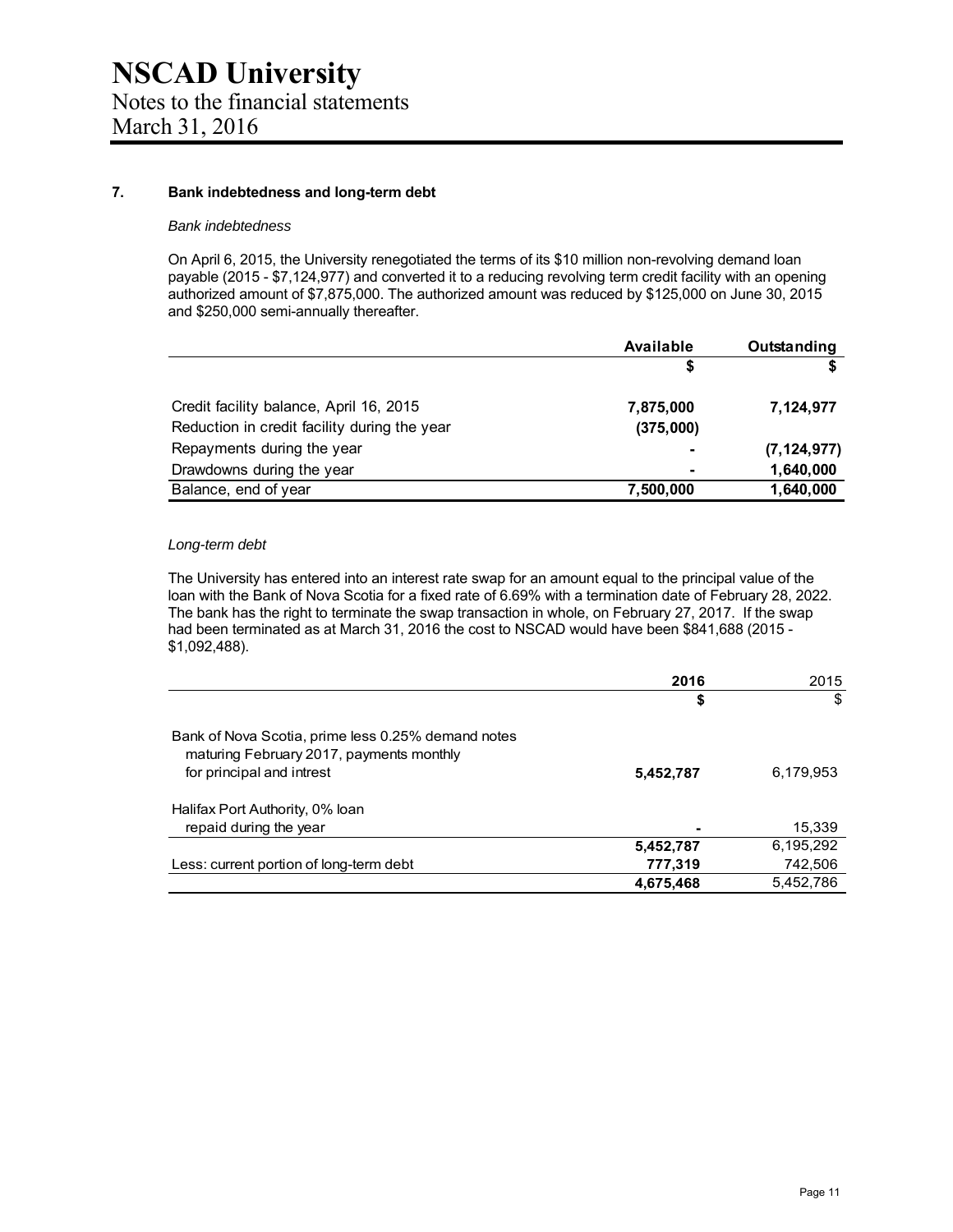#### **7. Bank indebtedness and long-term debt (continued)**

*Long-term debt (continued)* 

The minimum principal repayments due over the next five years are:

| 2017 | 777,000     |
|------|-------------|
| 2018 | 831,000     |
| 2019 | 888,000     |
| 2020 | 950,000     |
| 2021 | 1,014,994   |
|      | \$4,460,994 |

#### **8. Deferred capital contribution**

Deferred capital contribution represents the unamortized amount of externally funded property and equipment, which will be recognized as income in the capital fund as those items of property and equipment are amortized.

|                            | 2016      | 2015        |
|----------------------------|-----------|-------------|
|                            | \$        | \$          |
| Balance, beginning of year | 8,598,871 | 5,796,415   |
| Add: donations and grants  | 49,021    | 3, 152, 479 |
|                            | 8,647,892 | 8,948,894   |
| Less: amortization         | 345.961   | 350,023     |
|                            | 8,301,931 | 8,598,871   |

#### **9. Pension**

 The University contributes on behalf of substantially all of its employees to a defined contribution pension plan (the "Plan"). The University charges income with the required contribution to the Plan on an annual basis. The employer's and employees' contributions for the year were \$765,142 (2015 - \$711,164) and \$634,136 (2015 - \$586,731), respectively.

#### **10. Commitments**

The University has leased 70,000 square feet of space at the Halifax Seaport from Halifax Port Authority, for a 40 year period ending August 31, 2045. The total base rent for 40 years is \$2.5 million. This amount has been recorded as prepaid rent for the purposes of financial reporting. Amortization of the prepaid rent commenced in September 2007 upon opening of the Port Campus. The unamortized balance is \$2,024,080 (2015 - \$2,092,887).